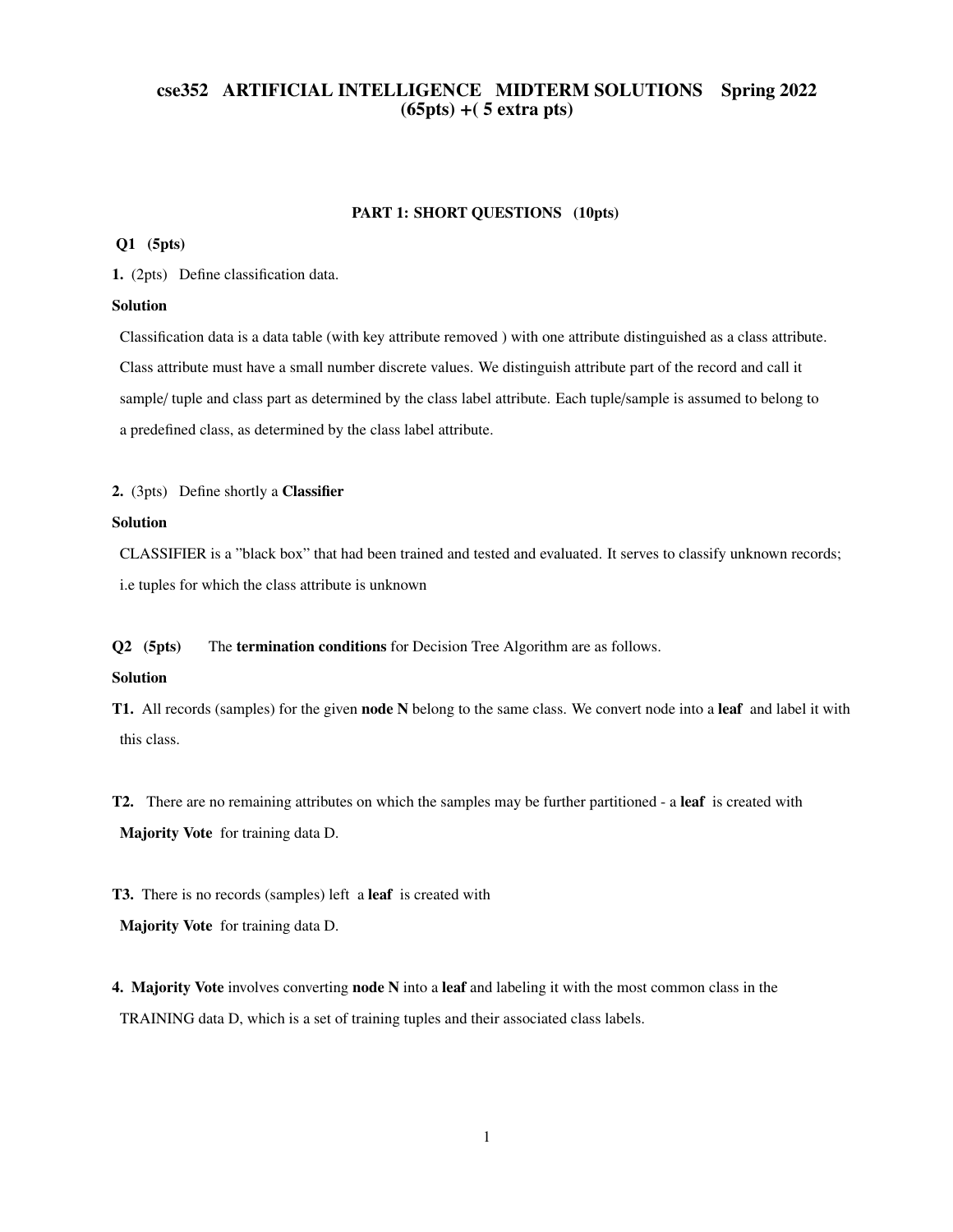# PART 2: PROBLEMS <sup>:</sup> (60 pts)

#### PROBLEM 1 (10pts) Translation to Predicate Logic

Translate to Predicate Logic the following statement

### " Every student likes good grades"

# Solution

Observe that "good grades" is a short for "all good grades" and the statement has a hidden universal quantifier "for all"; i.e. we re-write, and translate the statement stated in a more logical way as

### " Every student likes all good grades"

Domain is a set  $X \neq \emptyset$ 

s1 Predicates are:

One argument predicates:  $S(x)$  - for x is a student,  $D(y)$  - for y is good, and  $G(y)$  - for y is a grade

Two argument predicate:  $L(x, y)$  - for x likes y

- s2 Restricted Quantifiers are: only universal  $\forall$ <sub>*S*(*x*)</sub> for every student,  $\forall$ <sub>(*D*(*y*)∩*G*(*y*)) for all good grades</sub>
- s3 Restricted Quantifiers Formula is:  $\forall_{S(x)} \forall_{(D(y) \cap G(y))} L(x, y)$
- s4 Logic Formula is:

$$
\forall x (S(x) \Rightarrow \forall y ((D(y) \cap G(y)) \Rightarrow L(x, y)))
$$

s5 Logic Formula written in AI intended interpretation is:

$$
\forall x (student(x) \implies \forall y ((good(y) \cap grade(y)) \implies likes(x, y)))
$$

# PROBLEM 2 (10pts) Resolution

1. (5pts) Find all resolvents of the set  $CL = \{C1, C2\}$  of clauses for  $Cl = \{a, b, c, \neg d\}$  and  $C2 = \{\neg a, \neg b, d\}$ . It means locate all Complementary Pairs in CL and resolve them.

### Solution

- *C*1(*a*) and *C*2( $\neg a$ ) resolves on {*b*, *c*,  $\neg d$ ,  $\neg b$ , *d*}
- *C*1(*b*) and *C*2( $\neg$ *b*) resolves on {*a*, *c*,  $\neg$ *d*,  $\neg$ *a*, *d*}
- $C1(\neg d)$  and  $C2(d)$  resolves on  $\{a, b, c, \neg a, \neg b\}$

2. (5pts) Use the Resolution Completeness to prove the set  $CL = \{ C1, C2, C3 \}$  is **satisfiable**, where

 $C1 = \{a, b\}, C2 = \{\neg a, c\}$  and  $C3 = \{\neg b, c\}.$ 

#### Solution

There are only TWO possible derivations.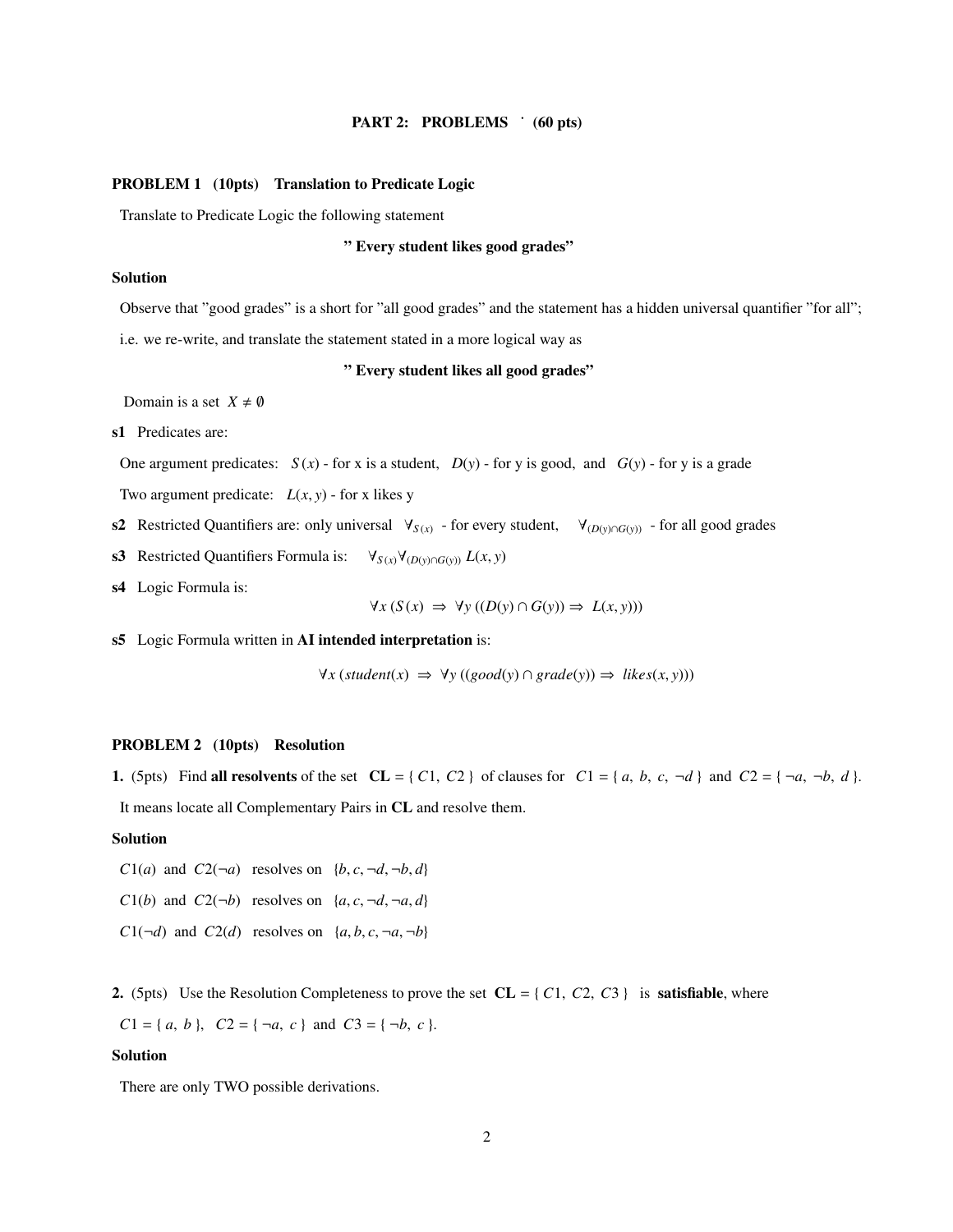D1

 ${a, b}, \{\neg a, c\}, \{\neg b, c\}$  ${b, c}, \{-b, c\}$ { *c* }  $D2$  ${a, b}, { \neg a, c}, { \neg b, c}$  $\{a, c\}, \{\neg a, c\}$ 

{ *c* }

This proves that we can never get a derivation of  $\{ \}$ .

Hence by the Resolution Completeness Theorem we proved that the set  $CL = \{C1, C2, C3\}$  of clauses is **satisfiable**.

# PROBLEM 3 (10pts) Rule Based Systems

Here is a small set of RULES proposed for a simple rule-based system S for dealing with a bank.

R1 IF savings are not adequate, THEN invest in savings

R2 IF savings are adequate AND income is adequate THEN invest in stocks

R3 IF there is no children THEN savings are adequate

1. (4pts) Conceptualize the rules R1 - R3 in propositional convention that uses negation.

# Solution

My propositional variables are:

- A for: " savings are adequate "
- B for: " invest in savings"
- C for: "income is adequate "
- D for: " invest in stocks "
- E for: " there are children "

My rules are:

$$
R1 \quad \neg A \Rightarrow B
$$

$$
\mathbf{R2} \quad A \cap C \Rightarrow D
$$

- R3  $\neg E \Rightarrow A$
- 2. (6pts) Follow the steps below to conceptualize the rules
- R1 IF savings are not adequate, THEN invest in savings
- R2 IF savings are adequate AND income is adequate THEN invest in stocks
- R3 IF there is no children THEN savings are adequate
- in predicate convention: *attribute(x, attribute value)*.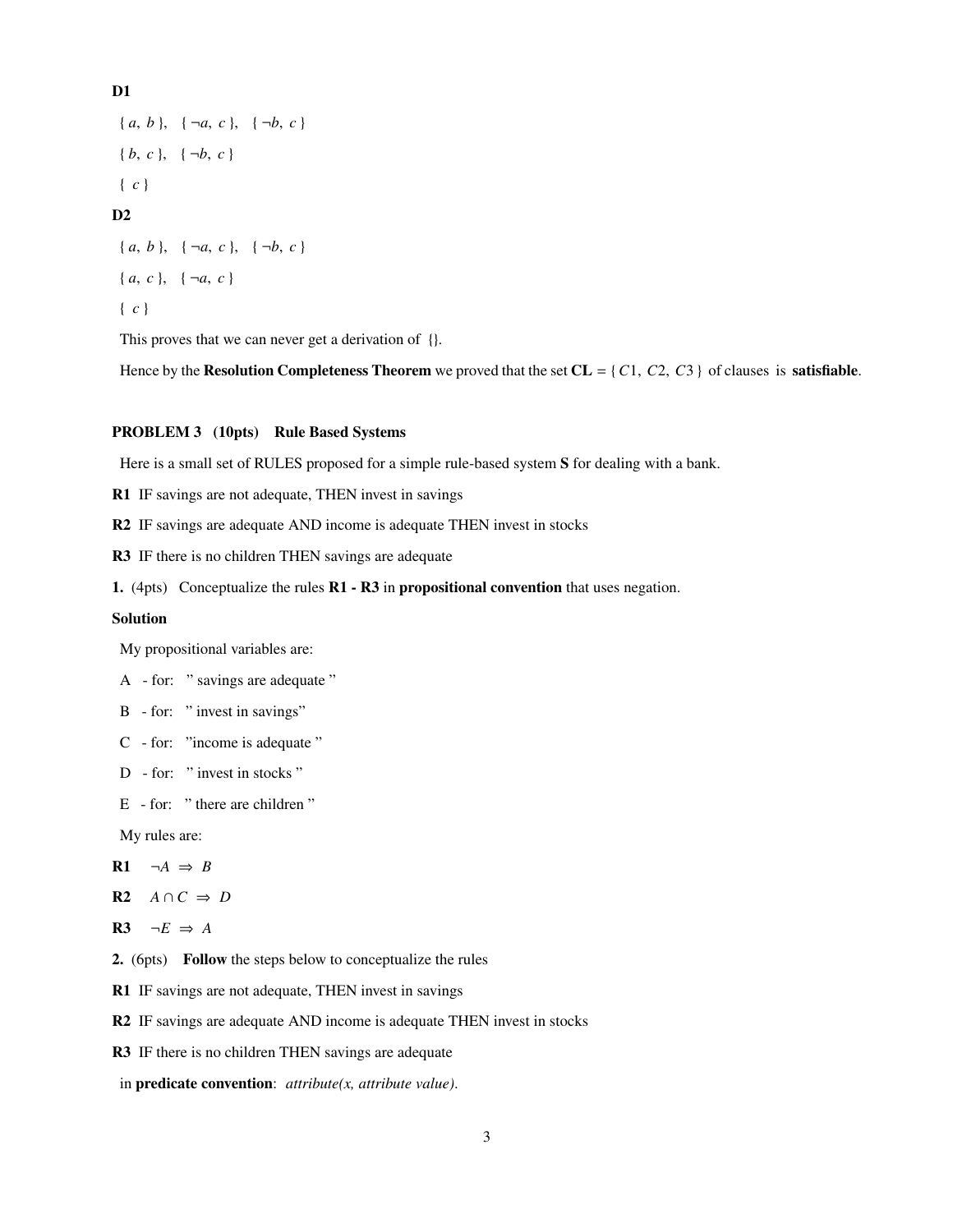s1 (2pt) DEFINE all needed ATTRIBUTES and their values.

USE the intended interpretation NAMES for the ATTRIBUTES

#### Solution

I use the intended interpretation names for ATTRIBUTES - you can use your own names

The ATTRIBUTES and their VALUES are:

savings with values adequate , not adequate

investSavings with values: yes, no

investStocks with values: yes, no

Income with values: adequate, not adequate

hasChildren with values: yes, no

s2 (2pt) WRITE the RULES

### Solution

R1  $saving(x, not adequate) \Rightarrow investSaving(x, yes)$ 

- R2 *saving*(*x*, *adequate*) ∩ *income*(*x*, *adequate*)  $\Rightarrow$  *investS tocks*(*x*, *yes*)
- R3  $hasChildren(x, no) \Rightarrow saving(x, adequate)$

s3 (2pt) WRITE a database TABLE with your own example of any 2 records describing some facts in  $S$ 

# Solution

There are 4 of my records, yours can be different!

| Obj              | savings      | investSavings | Income       | investStocks | hasChildren |
|------------------|--------------|---------------|--------------|--------------|-------------|
| 01               | adequate     | yes           | not adequate | no           | yes         |
| O <sub>2</sub>   | not adequate | no            | adequate     | yes          | no          |
| $\overline{O_3}$ | adequate     | yes           | adequate     | no           | yes         |
| 04               | not adequate | ves           | not adequate | no           | no          |

# PROBLEM 4 (10pts) Classification Rules

For the following formulas write and use the proper definitions te following dataset DB

#### CLASSIFICATION DB

| Ω        | a1 | a2       | a3 | a4                | C |
|----------|----|----------|----|-------------------|---|
| $\Omega$ |    |          |    | $\theta$          |   |
| o2       | 2  |          | 2  | 0                 | 2 |
| $_{03}$  | 0  | 0        | 0  | 0                 | 0 |
| o4       | 0  | $\theta$ | 2  |                   | 0 |
| 05       | 2  |          |    | $\mathbf{\Omega}$ |   |

to prove whether they are or they are not discriminant or characteristic rules in the dataset DB.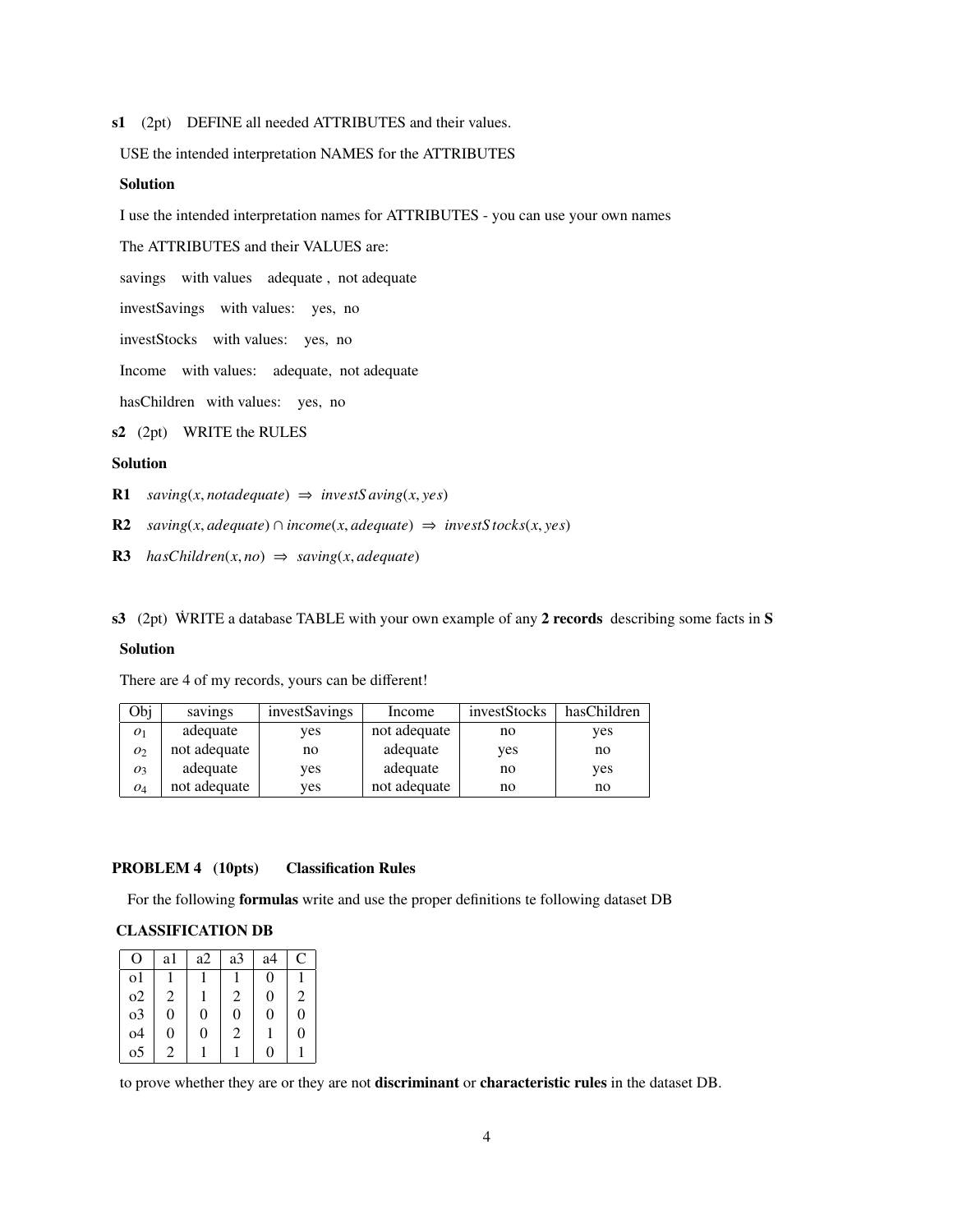Formulas (2pt) each

Solution

f1  $a1 = 1 \cap a2 = 1 \Rightarrow C = 1$ 

**f1 is** a Discriminant Rule because it is a Discriminant Formula and  $\{o_1\}$  is a subset of  $\{o_1, o_5\}$ 

f2  $C = 1 \Rightarrow a1 = 0 \cap a2 = 1 \cap a3 = 1$ 

f2 is a Characteristic Formula but is not a Characteristic Rule because  $\{o : a1 = 0 \cap a2 = 1 \cap a3 = 1\} = \emptyset$  and  $\{o_1\} \neq \emptyset$ 

$$
f3 \quad a1 = 1. \Rightarrow C = 1
$$

**f3** is a Discriminant Rule because it is a Discriminant Formula and  $\{o_1\}$  is a subset of  $\{o_1, o_5\}$ 

$$
f4 \quad C = 1 \Rightarrow a1 = 1
$$

**f4is** a Characteristic Rule because it is a Characteristic Formula and  $\{o_1, o_5\} \cap \{o_1\} \neq \emptyset$ 

**f5**  $a1 = 2 \cap a2 = 1 \cap a3 = 1 \Rightarrow C = 0$ 

f5 is not Characteristic Rule because it is not a Characteristic Formula

Remark We used the following definitions

**D1.** A characteristic formula  $CLASS \Rightarrow DESCRIPTION$  is called a **Characteristic Rule** in

the classification dataset  $\bf{D}$  if and only if it is TRUE in  $\bf{D}$  i.e. when the following holds

 ${o \in D : DESCRIPTION} ∩ {o \in D : CLASS} ≠ ∅$ 

- D2. A discriminant formula *DESCRIPTION*  $⇒$  *CLASS* is called a Discriminant Rule in the classification dataset D if and only if it is TRUE in D i.e. when the following conditions hold
- 1.  $\{o \in \mathbf{D} \text{ DES CRIPTION}\}\neq \emptyset$
- 2.  $\{o \in \mathbf{D} \text{ DES CRIPTION}\}\subseteq \{o \in \mathbf{D} \text{ CLASS}\}\$

#### PROBLEM 5 (20pts) Classification by Decision Tree

Given a Classification DB

| O              | a1             | a2       | C              |
|----------------|----------------|----------|----------------|
| $\Omega$       | 1              | 1        | 1              |
| $\Omega$       | $\theta$       | $\theta$ | $\overline{0}$ |
| 0 <sup>3</sup> | $\overline{0}$ | 1        | $\overline{0}$ |
| $\Omega$       | $\theta$       | $\theta$ | 0              |
| 0 <sub>5</sub> | 1              | 1        | 1              |
| 06             | 1              | 1        | $\theta$       |
| 0 <sub>0</sub> | 0              | 0        | 0              |
| 08             |                | O        |                |

GOAL: use the above DB and two - fold cross validation holdout to build a CLASSIFIER using the Decision Tree

BASIC Algorithm with **a1** as the root.

Remember applying correctly the TERMINATION CONDITIONS.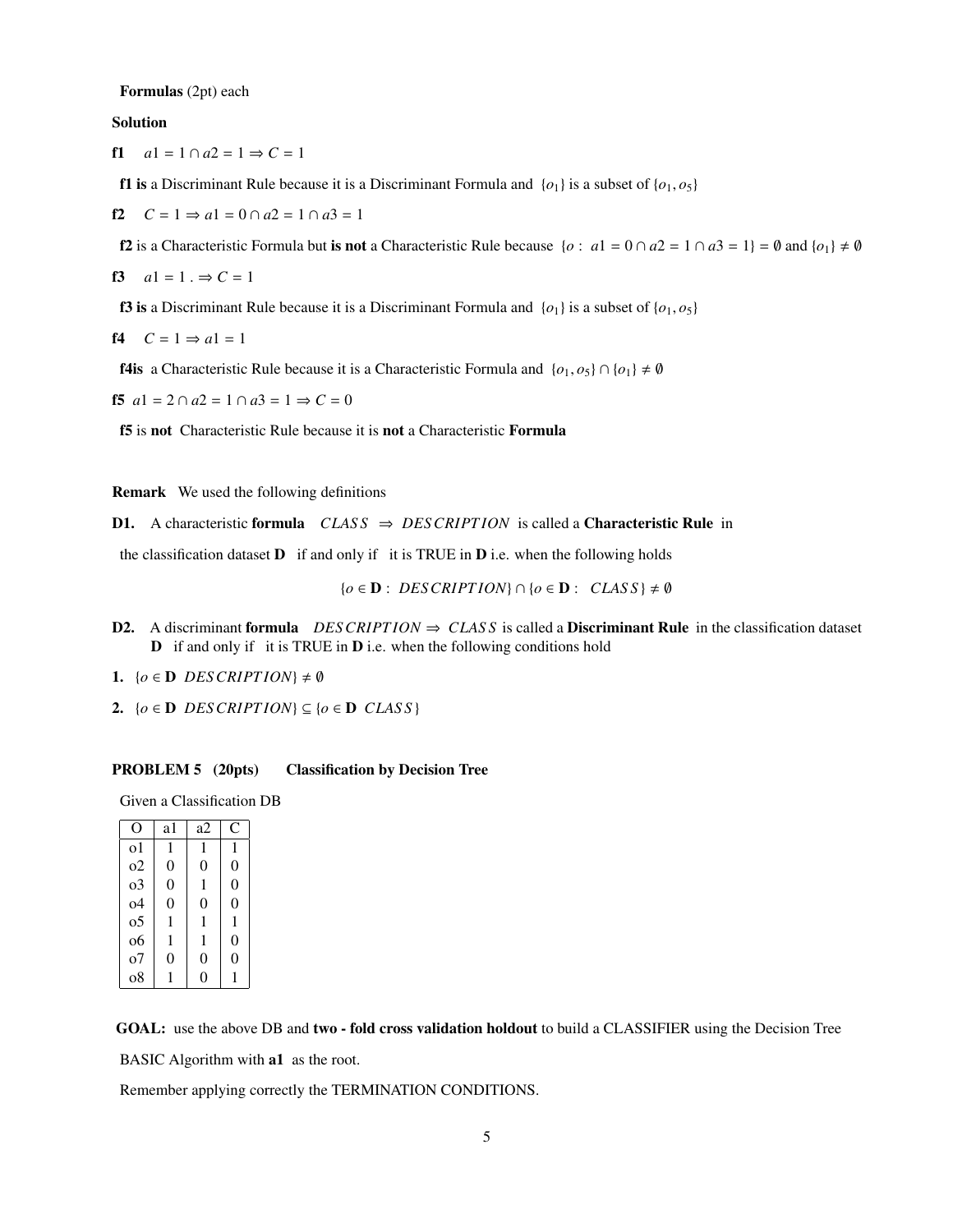Remember that division into 2-folds is an ARBITRARY partition of records into 2 disjoint sets; so there may be

many answers depending on the partitions.

Build your CLASSIFIER using the following fold F

 $F = \{o1, o2, o3, o4\}$  for training - and rest for testing.

Here are steps you must follow.

STEP 1 (5pts) Build (draw) the Decision Tree with a1 as the root.

The correct Tree in unique. No partial credit

# Solution

**Observe** that the MAJORITY VOTING class is  $C = 0$  - as it is a majority class in the Training set.

FOLD  $\mathbf{F} = \{o1, o2, o3, o4\}$  is used for **TRAINING** 

| a1 | a2 |   |
|----|----|---|
|    |    |   |
| 0  | Ü  | 0 |
| 0  |    | 0 |
| ۱) |    |   |

TRAIN Tree with root *a*1 is:

 $a1 = 1$  **branch** is:

By Termination Condition **T1.**, the leaf on this branch is  $C = 1$  and we have a rule  $R1 : a1(x, 1) \Rightarrow C(x, 1)$ 

 $a1 = 0$  **branch** is:

| aΖ |  |
|----|--|
|    |  |
|    |  |

By **T1**, the leaf on this branch is  $C = 0$  and we have  $R2 : a1(x, 0) \Rightarrow C(x, 0)$ 

STEP 2 (5pts) Write the set of RULES resulting from your tree in a predicate form.

# Solution

The set of rules is:

$$
RULES = \{ R1 : a1(x, 1) \Rightarrow C(x, 1), \quad R2 : a1(x, 0) \Rightarrow C(x, 0) \}
$$

STEP 3 (5pts) Evaluate your rules accuracy and predictive accuracy

# Solution

FOLD  $F1 = \{o5, o6, o7, o8\}$  is used for **TESTING** 

| al | a2 |                  |
|----|----|------------------|
|    |    |                  |
|    |    | $\boldsymbol{0}$ |
| D  | 0  | 0                |
|    |    |                  |